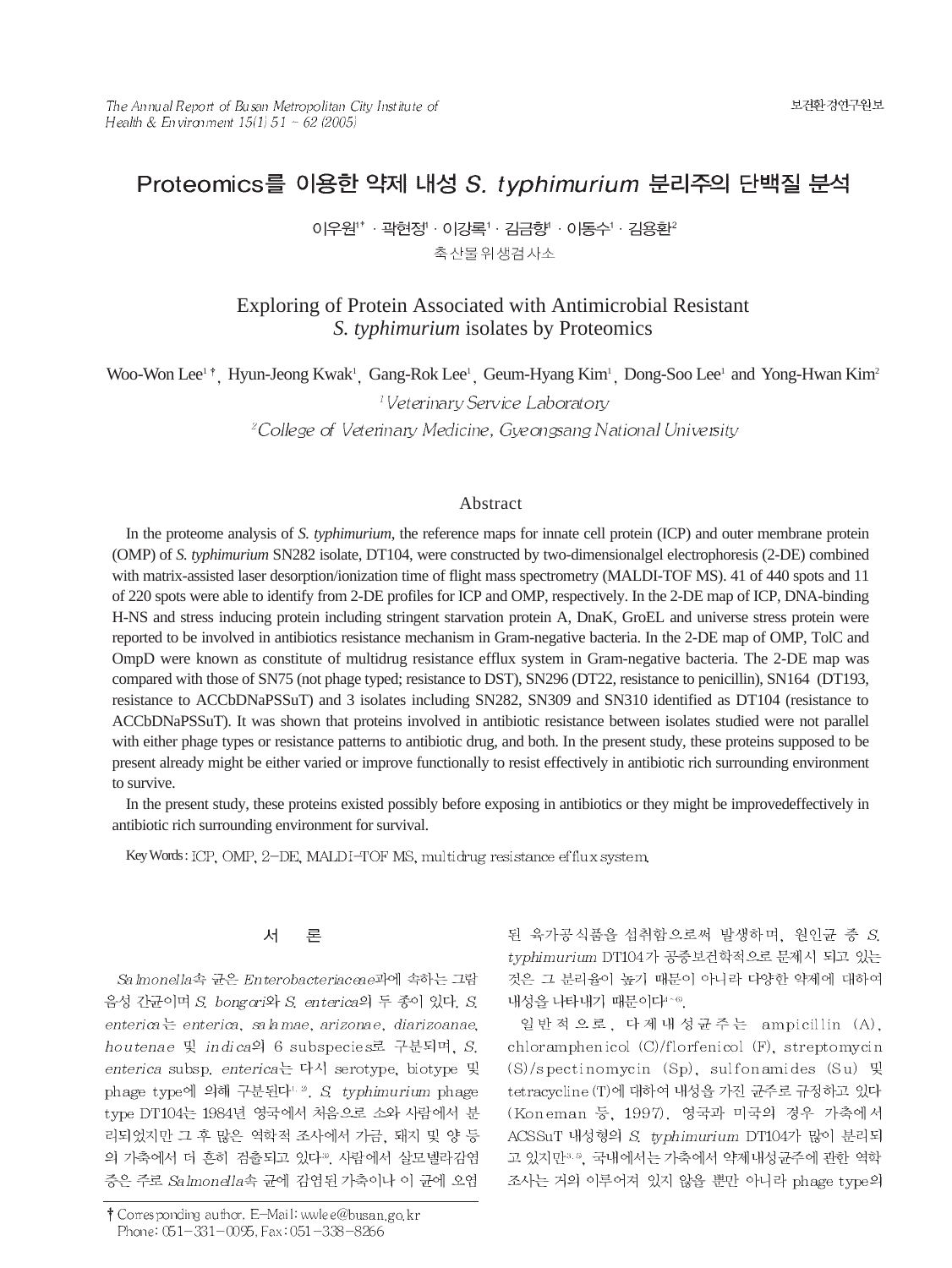분포정도도 파악하기 어려운 실정이다. 본 연구에서 도축된 돼 지로부터 분리한 S. typhimurium을 phage typing한 결과 에 의하면 DT104에 비하여 DT193이 높은 분포를 나타내었으 며. DT193은 ACSSuT에 대하여 높은 내성율을 나타내었다.

그람음성 세균의 외벽은 cytoplasmic membrane. peptidoglycan layer 및 outer membrane (OM)의 세 층으 로 구분된다. OM에 풍부하게 존재하는 transmembrane protein은 세균의 외부환경과 내부환경을 연결하기 위하여 지 질 이중막을 가로질러 있다. 주된 기능은 세포외부로부터 세포 내부로의 영양분을 수송하고 세포외부의 환경변화에 대한 세 포의 적응을 위한 시발점으로 작용한다. 이 transmembrane protein은 친수성 부분과 소수성 부분으로 구분된다". 단백질 의 친수성 부분은 통로를 형성하기 위해 folding 되어 있어 친 수성 분자를 쉽게 통과시키며, 단백질의 소수성 부분은 지질 이중막에 연결되어 있다. 한편. outer membrane protein (OMP)은 항생제의 흡수를 위한 첫 관문이다. 항생제는 세균 의 사멸 및 증식 억제를 위해 외부환경으로부터 세균에 침입 또는 약리적 효용성을 나타내기 위해서는 유효한 수용체에 결 합되어야 한다. 그러나 세균은 외막에서 수용체로 작용하는 단 백질의 구조적 변경, pump 및 channel의 형성에 의해 항생 제에 대한 내성을 획득한다<sup>7-99</sup>.

세균의 drug efflux pump는 ATP binding cassette (ABC) superfamily, major facilitator superfamily (MFS), small multidrug resistance (SMR) family, multidrug and toxic compound extrusion (MATE) 및 resistance nodulation cell division (RND) family로 분류 한다. ABC superfamily는 pump의 작용을 위한 에너지원으 로서 ATP를 이용하며, 나머지 네 가지의 경우에는 proton motive force를 사용한다. ABC superfamily에 속하는 lmrA가 Lactococcus lactis에서 확인되었으며, MFS의 members는 *Escherichia coli*의 emrB가, *Staphylococcus* aureus의 norA와 qacA 등의 gene이 확인되었다. SMR family에는 E. coli와 S. aureus에서 emrE와 smr이 각각 동정되었으며, 그 외 모든 그람음성 세균에서도 확인되었다. MATE family에는 norM, ydhE 및 yojI가 있으며, 이것은 각각 Vibrio parahaemolyticus, E. coli 및 Bacillus subtilis에서 확인되었다. RND family에는 E. coli의 acrB.

Table 1. S. typhimurium isolates used for proteome analysis

Pseudomonas aeruginosa의 mexB 등이 있다. 이 중 S. typhimurium에서는 E. coli의 RND family에 속하는 acrB 에 높은 homolog가 확인되었고, S. aureus의 MFS family 에 속하는 qacA에 높은 유사성이 있는 smvA gene이 확인되 었다<sup>10~15</sup>. 그러므로 이러한 연구를 통해 S typhimurium에서 약제내성획득을 위한 transporter system에는 적어도 RND 와 MFS에 관련된 2개의 pump system이 작용할 것으로 생 각되다.

항생제에 대한 내성균의 출현은 전 세계적으로 심각한 문제 를 야기하고 있다. S. typhimurium DT104에 대한 약제내성 기전은 유전자 연구에 의해 많이 이루어진 반면 proteomics 를 통한 약제내성에 관여하는 단백질의 규명은 미약한 수준이 다<sup>16-22</sup>, S. typhimurium DT104 균주를 제외한 균주들에서 도 다제내성을 나타내는 균주들이 있는 것으로 규명되었으나. 보고된 문헌에서는 이에 대한 약제내성기전에 대한 연구는 거 의 이루어져 있지 않았다. 본 연구에서는 다제내성을 보이는 S. typhimurium DT104 3균주, DT193 1균주, DST 내성형 1균주 및 penicillin 내성 DT22 묘주를 포함한 총 6균주의 OMP와 innate cell protein (ICP)을 각각 추출하여 proteome을 비교 분석하여 항생제 내성발현에 관련된 단백질 을 규명하고자 하였다.

### 재료 및 방법

#### 공시균주

실험에 공시한 균주는 Table 1에서와 같이 요약하였다. 사 용된 균주들은 tryptic soy broth (Difco, USA)에서 14~16 시간 동안 배양한 다음, PBS (phosphate buffered saline, pH 7.2)로 세 번 세척 후 실험에 즉시 사용하였다.

#### OMP의 추출

Triton X-114를 사용한 OMP의 추출은 Lee 등23의 방법을 준용하였다. 균체를 1% Triton X-114가 함유되어 있는 PBS 에 부유한 후 4°C에서 가볍게 vortexing한 다음 13,000 rpm 에서 30분간 원심 분리하였다. 상층액인 OMP층과 pellet인 innate cell (IC) 층으로 구분하였다. OMP층은 다시 동량의 1% Triton X-114 solution을 첨가하여 37°C에서 30분간 반

|  | Stra in            | Phage type | Resistance pattern | Plasmid profile (kb)              |
|--|--------------------|------------|--------------------|-----------------------------------|
|  | SN296 (Single)     | DT22       | D                  | $\rm{NT}^{\scriptscriptstyle{1}}$ |
|  | SN75 (Triple)      | $RDNC^2$   | DST                | 40, 6.3                           |
|  | SN164 (Multiple 1) | DT193      | ACCbDNaPSSuT       | 90, 40, 10.5, 6.3, 3              |
|  | SN282 (Multiple 2) | DT104      | ACCbDNaPSSuT       | 90, 40, 10.5, 6.3, 3              |
|  | SN309 (Multiple 3) | DT104      | ACCbDNaPSSuT       | 40, 10.5, 6.3, 3                  |
|  | SN310 (Multiple 4) | DT104      | ACCbDNaPSSuT       | 90, 40, 10.5, 6.3, 3              |

 $\mathrm{^{10}}$  NT; Not detectable

<sup>2)</sup> RDNC, Reacts with phages but does not confirm.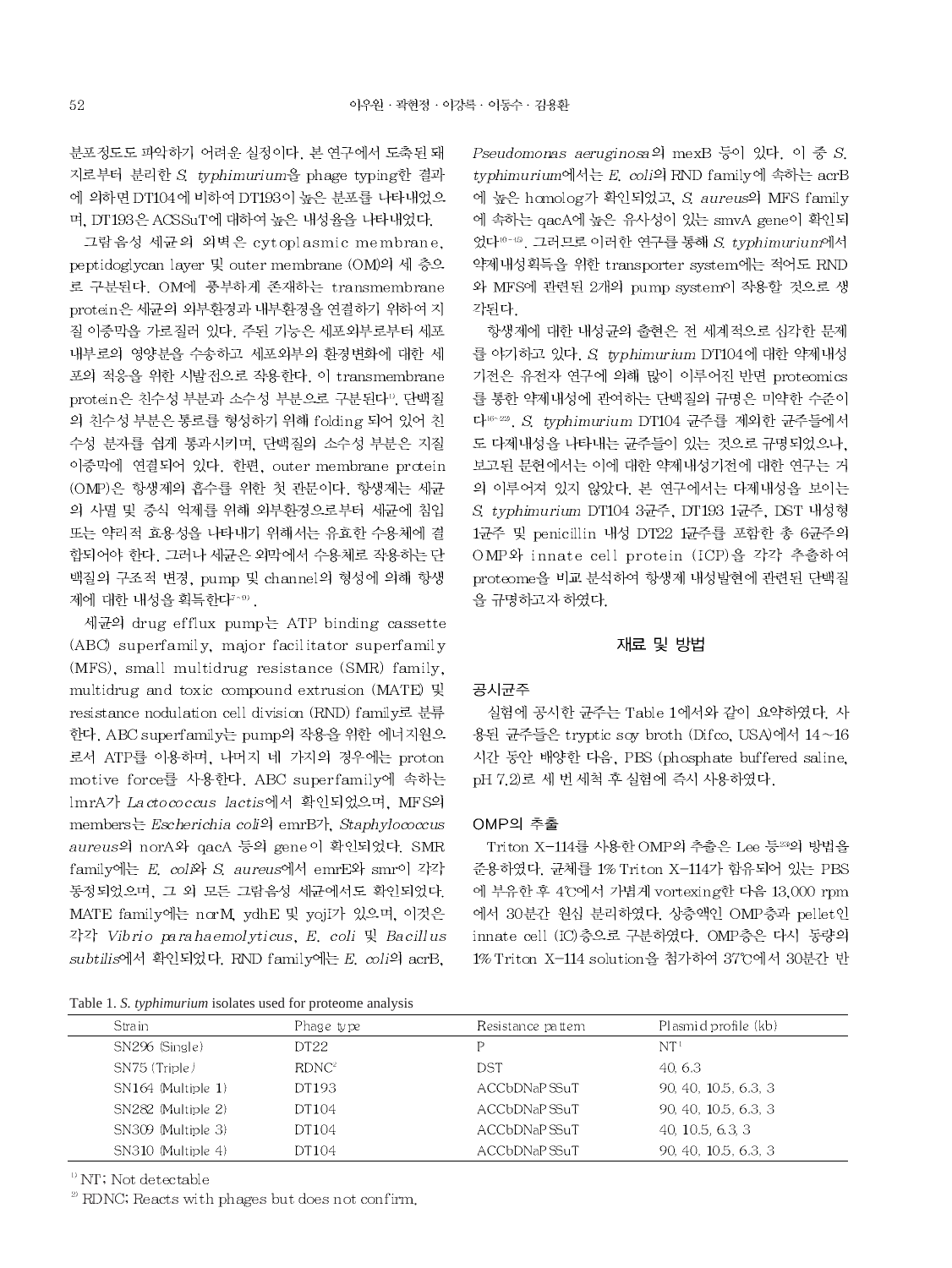응시킨 후 1,000 rpm에서 1분간 원심 분리하여 상층의 Triton X-114층과 하층의 PBS층으로 나눈 후 상층을 새 시 험관에 옮기는 과정을 세번 반복하였다. 마지막으로 구분된 상 층에 cold ethanol을 10배량 첨가하여 -20℃에서 12시간 이 상 침전한 후 13,000 rpm 에서 40분간 원심 분리한 다음 상 층액을 제거하였다. 남아 있는 ethanol을 완전히 제거하기 위 하여 vacuum dryer에서 10분간 원심 분리한 후 twodimensional gel electrophoresis (2-DE)를 위한 시료로 사 용하기 위해 -20℃에서 보관하였다.

### Two-dimensional gel electrophoresis (2-DE)

2-DE의 수행은 Görg 등20의 방법을 수정 보완하여 수행하 였다. Triton X-114로 추출한 OMP를 rehydration buffer (9 M urea, 4% CHAPS, 20 mM DTT, 0.5% IPG buffer pH 4-7 및 소량의 bromophenol blue)에 부유시킨 후 isoelectric focusing (IEF)을 수행하였다. S. typhimurium 6균주의 각 IC는 lysis buffer (7 M urea, 2 M thiourea, 4% CHAPS, 20 mM DTT, 0.5% IPG buffer 3-10) 로 ICP 를 추출한 후 다시 rehydration buffer로 희석하였다. IEF를 위해 준비된 OMP 및 ICP는 30분간 13,000 rpm에서 원심 분리한 후 13cm pH 4-7 immobilized pH gradient (IPG) strip (Amersham biosciences, Sweden)에 loading하였 다. IEF의 수행은 IPGphor system (Amersham biosciences, Sweden)을 사용하였다. 준비된 단백질 시료는 'In gel rehydration' 방법으로 loading하였고 IEF를 위한 방법은 low volt (30 V에서 6시간, 60 V에서 6시간)에서 수 행한 후 80,000 volt까지 단계적으로 volt를 높였다. IEF 종 결 후 IPG strip은 SDS-PAGE에 적용하기 전까지 -70°C에 서 보관하였다. IEF된 gel은 SDS-PAGE에 적용하기 위해서 우선 equilibration buffer A (6 M urea, 30% glycerol, 50 mM Tris · HCl (pH 8.8), 2% SDS 및 100 mg/mL DTT)와 equilibration buffer B (6 M urea, 30% glycerol, 50 mM Tris · HCl (pH 8.8), 2% SDS 및 250 mg/mL iodoacetaeetamide)로 각각 실온에서 15분간 반응시켰다. 그 후 SDS-PAGE의 수행은 12.5% polyacrylamide gel에서 실 시하였으며 gel의 염색은 도은염색으로 실시하였다.

# Matrix assisted laser adsorption/desorption ionization time of flight mass spectrometry (MALDI-TOF MS)

#### In gel digestion

MALDI-TOF MS에 적용하기 위한 시료의 준비는 Lee 등239 의 방법을 준용하였다. SDS-PAGE gel 및 2-DE gel 상에서 단백질 band 및 spct은 1 mi의 크기로 잘라서 1.5 mL tube에 옮긴 후 증류수로 세 번 세척한 다음 50% acetonitrile로 dehydration시킨 후 모든 liquid를 제거하기 위하여 vacuum centrifuge를 이용하여 gel을 건조시켰다. 건조된 gel은 100 mM NH4HCO3로 10분 동안 rehydration시켰고, 단백질을 환원 및 알킬화시키기 위하여 reduction solution (100 mM NH4HCO3 및 10 mM DTT)과 alkylation solution (100 mM NH<sub>4</sub>HCO<sub>3</sub> 및 55 mM iodoacetamide) 으로 각각 실온에서 30분간 반응시켰다. 용액을 제거시킨 후 100 mM NH4HCO3와 acetonitrile을 이용하여 번갈아 가면 서 gel을 세척한 다음 vacuum centrifuge로 건조시켰다. 건 조된 gel은 digestion buffer (50 mM NH4HCO3 containing 12.5 ng/µL trypsin)를 넣은 후 ice에서 45분 동 안 반응시켰으며 digestion buffer를 버리고 다시 digestion buffer (without trypsin)를 넣은 다음 37°C에서 하룻밤 보 관하였다. Peptide를 추출하기 위하여 extraction buffer (water (93) : acetonitrile (5) : trifluoroacetic acid (2) 를 동량으로 첨가 한 후 15분 동안 vortexing하였으며 상층액을 새 tube에 옮긴 후 gel이 들어있는 tube에 extraction buffer를 첨가하고 10분 동안 vortexing하였다. 여기에 acetonitrile을 동량으로 첨가한 후 다시 10분 동안 vortexing하여 peptide가 수집되어 있는 시험관에 상층액을 옮긴 후 vacuum centrifuge를 이용하여 농축시켰다.

### MALDI target을 위한 시료 준비

Tryptic peptide는 Landry 등25의 방법으로 MALDI plate에 targeting하였다. 즉, vacuum centrifuge로 농축 된 peptide를 extraction solution에 부유시켜 matrix solution (-cyano-4-hydroxycinnamic acid (HCCA, 40 mg/mL) in acetone) 과 nitrocellulose solution  $(introcellulose (20 mg/ml) in acetone : isopropano) \frac{9}{5}$ 4.1로 혼합된 것을 동량으로 첨가하여 plate 상에 loading하 였다.

### MALDI-TOF MS 및 database 검색

실험에 사용된 MALDI-TOF MS는 Voyager DE-STR MALDI-TOF mass spectrometer (PerSeptive Bio systems, Franingham, NA, USA)를 사용하였으며, 기기의 조건은 positive ion mode, reflectron/delayed extraction mode, 20 kV의 accelerating voltage, 76,000%의 grid voltage, 0.010%<sup>2</sup> guide wire voltage, 150 nano second 의 delay time 및 laser shot은 128 pulse로 하여 mass spectra를 획득하였다. MALDI-TOF MS로 나온 실험적 mass value는 MS-FIT (http://prospector.ucsf.edu /ucsfhtmLA.0/ms fit.htm)를 이용하여 mass tolerance는 ±50 ppm이하의 조건에서 단백질을 동정하였다.

#### 결 과

약제내성 S. typhimurium 분리주의 ICP와 OMP에 대한 proteome 분석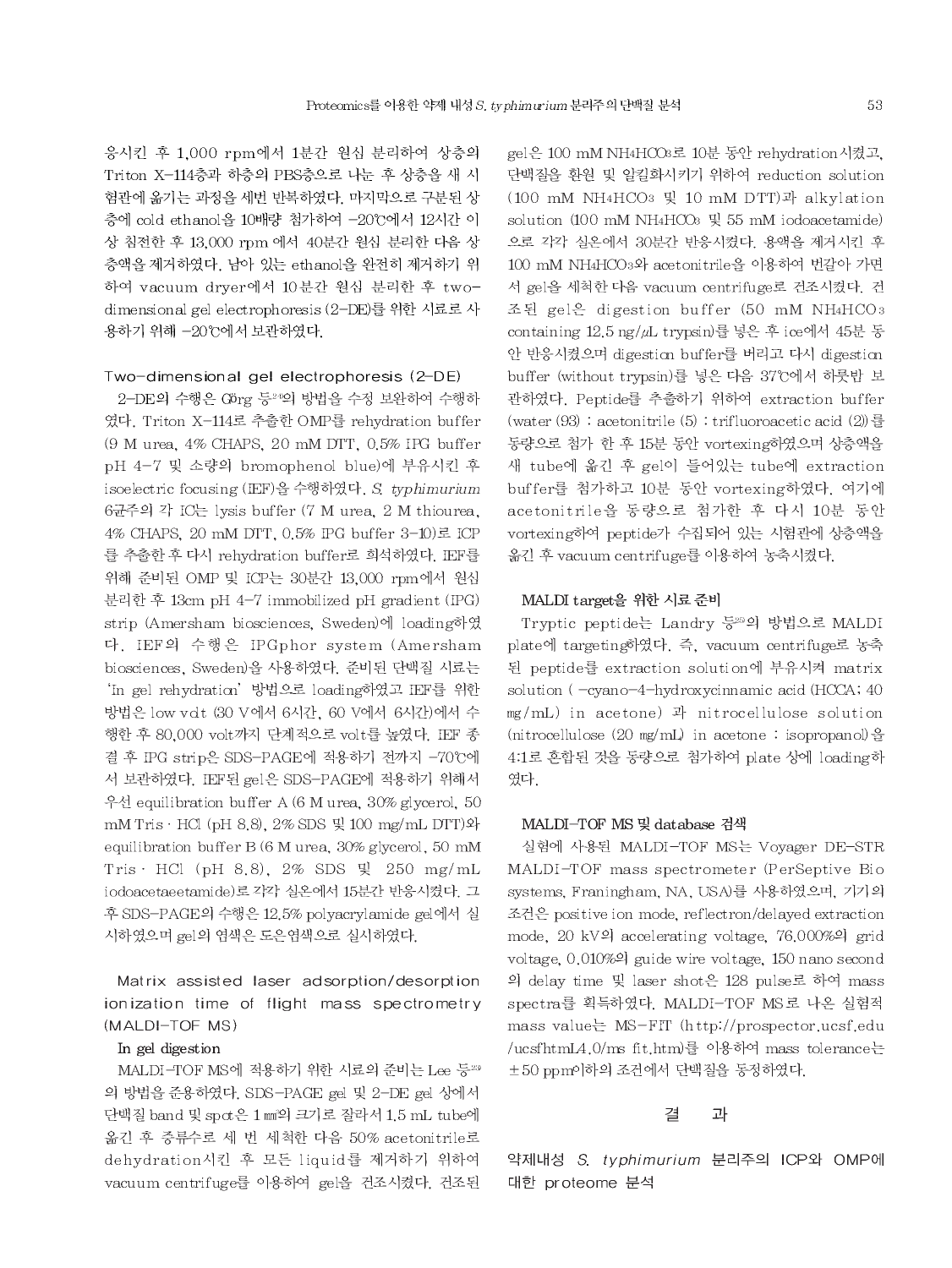S. typhimurium의 항생제 내성발현 기전에 관여하는 단백 질을 규명하고자 항생제 내성유형에 차이를 보이는 6균주에 대하여 ICP와 OMP를 구분하여 2-DE profile을 비교하였다. 먼저 ACCbDNaPSSuT에 내성이 있으면서 phage type에 의 해 DT104로 확인된 SN282 균주에 대한 표준 map (reference map)을 작성하였다. IPG dry strip pH 4-7 (13cm)을 이용하여 2-DE를 수행한 후 도은염색을 한 결과 ICP의 경우 440여개의 spot이 검출되었다. 또한 Triton X-114에 의해 추출된 OMP분획은 동일 법위 내에서 220여개의 spot이 검출되었다.

MALDI-TOF MS를 사용한 peptide mass fingerprinting (PMF)의 결과 ICP의 2-DE map에서는 46개의 spct에서 41 개의 단백질을 동정하였으며, OMP에 대한 2-DE map에서는 14 spot에서 elongation factor-Tu를 포함한 12개의 단백질 을 동정하였다.

ICP의 2-DE map에서 50번 spot의 PMF를 수행한 결과 Swiss-prot에서 S. typhimurium의 chaperone protein HtpG로 동정되었으나 NCBInr에서는 S. typhi의 prolyltRNA synthetase로 동정되었다. 421번 spot의 PMF 결과 Swiss-prot에서 E. coli의 protein YfiD와 autonomous glycyl radical cofactor로 동정되었으며, NCBInr에서는 S enterica subsp. enterica serovar Paratyphi A str. ATCC 9150의 hypothetical protein SPA0272와 conserved hypothetical protein, S. enterica subsp. enterica serovar Typhi Ty2의 hypothetical protein t0264, S. typhimurium LT2의 putative formate acetyltransferase  $\mathbb{R}$  S. enterica subsp. enterica serovar Typhi str. CT18의 hypothetical protein STY2839의 5종류 단백질로 동정되었다 (Fig. 1B).

OMP의 2-DE map에서 얻어진 1번 spot은 S. typhimurium의 outer membrane protein precursor로 동정되었으며 mass value는 unknown protein from 2Dpage (spots m62/m63/o3/t35). Shigella flexneri의 hypothetical protein SF0167, E. coli<sup>o</sup>l putative outer membrane protein Vpr, Yersinia pseudotuberculosis<sup>9</sup> putative surface antigen 및 Erwinia carotovora의 putative surface antigen의 mass value와 일치하였다.

109번 spot은 NCBInr database에서 S. paratyphi의 putative lipoprotein  $\mathbb F$  S. typhimurium<sup>2</sup> putative serine/threonine protein kinase의 2종류 단백질로 동정되 었으며, 이 두 단백질의 mass value는 일치하여 동일한 것이 었다. 125번 spot은 S. typhi의 outer membrane protein A (OmpA)<sup>2</sup> S. typhimurium<sup>2</sup> putative hydrogenase membrane component precursor로 동정되었으며, 이 두 단백질의 mass value는 일치하였다. 163 및 165번 spct의 mass value는 S. typhimurium의 putative outer membrane lipoprotein과 E.  $\omega$ li의 D-methioninebinding lipoprotein MetQ precursor와 일치하였다 (Fig.  $1A$ ).



Fig. 1. A partial 2-DE maps for OMP (A) and ICP (B) of S. typhimurium SN282. After lysing innate cell, IEF was carried out using IPG dry strip pH 4-7 (13cm) followed by 2-DE and visualized by silver staining. The spots were randomly selected and carried out PMF analysis to identify proteins.

약제내성 S. typhimurium 분리주간의 ICP의 2-DE profile 비교

S. typhimurium 6균주의 ICP에 대한 2-DE profile을 서 로 비교하였던 바 4부분에서 주요한 차이를 보였다. 그 결과 각 균주들의 pH 4-7 법위의 2-DE profile에서 검출된 spot 은 상당히 많은 수가 공통적으로 관찰되었으나 a부분 (pH 4.5-5.0 및 51-69 kDa)에서 6개의 spot에서, b부분 (pH 4.6-5.3 및 20-24 kDa)에서 3개의 spot에서, c부분 (pH 4.2-4.5 및 18-20 kDa)에서 4개의 spot에서, d부분 (pH 4.7-5.5 및 8-15 kDa)에서 3개의 spot에서 주요한 차이를 보였다 (Fig. 2).

a부분 (pH 4.5-5.0 및 51-69 kDa)에서 검출된 spot에서 DnaK, GroEL, TF, ATP synthase 및 flagellin의 4종류의 spot이 시험에 사용된 전 균주의 2-DE profile에서 동정되었



Fig. 2. Comparisons of 2-DE profiles for ICP of S. typhimurium  $S\overline{N}$ 72 (A),  $\overline{S}N164(B)$ ,  $SN282(C)$ ,  $SN296(D)$ ,  $SN309(E)$  and  $SN310(F)$  isolates. All bacteria for 2-DE sample preparation were cultured at 37 °C in 50 mL of TSB and adjusted to until OD 610nm 1.0 (10° CFU/mL) in Proteins in 2-DE gels were visualized by silver staining. 2-DE profiles of isolates were compared by phoretix  $2$ -DE image analysis software and the different areas were marked by boxes labeled as a, b, c and d.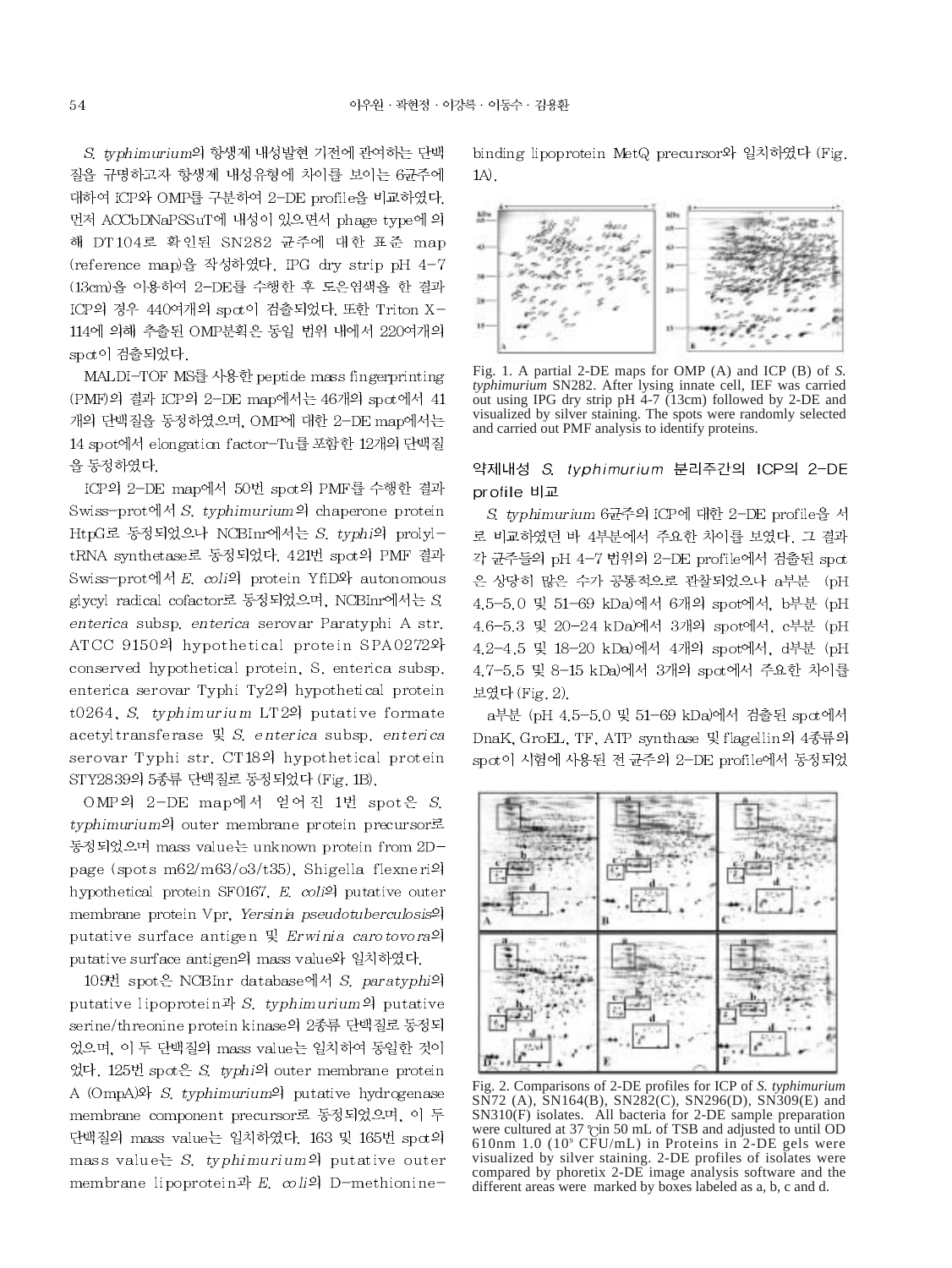다 (Fig. 3). 그러나 1번, 2번 및 flagellin의 3종류의 spot은 균주간의 차이를 보였다. 1번 spot은 S. typhimurium SN309 (DT104)에서만 검출되었으나 나머지 다섯 균주에서는 관찰되지 않았다. 2번 spot 은 S. typhimurium SN72와 SN164 (DT193) 균주들에서 검출 할 수 없었으나 SN296 (DT22) 균주에서는 미약하게, DT104의 3균주에서는 도은염 색에서 강하게 염색되었다. 3번 영역의 flagellin으로 동정된 세 spot에서도 균주간의 많은 차이를 보였다. S. typhimurium SN309 (DT104)의 2-DE profile에서는 flagellin의 세 spot들은 관찰되지 않았으며, 또한 penicillin 에만 내성을 보인 SN296 (DT22)의 경우 약한 염색성을 보였 던 반면 SN164 (DT193), SN282 (DT282) 및 SN310 (DT310)의 3균주에서는 짙은 염색성을 보였다.



Fig. 3. Comparisons of ICP of *S. typhimurium* SN72 (A), SN164 (B), SN282<sup> $\degree$ </sup>(C), SN296 (D), SN309 (E) and SN310 (F) in (a) area of 2-DE profiles.

b부분 (pH 4.6-5.3 및 20-24 kDa)에서는 4개의 spot에 대하여 3종류의 단백질을 동정하였으며, 동정된 단백질은 PPase, C22 및 peroxidase이었다 (Fig. 4), Peroxidase로 동정된 spot의 peptide mass value는 E. coli의 EmrR protein의 peptide mass value와 일치성을 보였으나 이 spct은 모든 균주의 2-DE profile에서 관찰되었다. 균주들의 2-DE profile간 차이가 나는 spot 중 1번 spot은 DT104인 SN309를 제외한 모든 균주에서 관찰되었다. 2번과 3번 spot



Fig. 4. Comparisons of ICP of *S. typhimurium* SN72 (A), SN164 (B), SN282 (C), SN296 (D), SN309 (E) and SN310 (F) in (b) areaof 2-DE profiles.

의 경우에는 SN72와 SN164 (DT193)의 2-DE profile에서 관찰되었으나 나머지 균주에서는 관찰되지 않았다.



Fig. 5. Comparisons of ICP of *S. typhimurium* SN72 (A), SN164 (B),SN282 (C), SN296 (D), SN309 (E) and SN310 (F) in (c) areaof 2-DE profiles.

pH 4.2-4.5 및 18-20 kDa 영역의 c부분에서는 PMF에 의 하여 어떠한 spot도 동정되지 않았다 (Fig. 5). 그러나 이 부분 에서 1번, 3번 및 9번 spot에서 균주간 차이를 나타내었다.

1번 spot의 경우 SN72와 SN282 (DT104)의 2균주에서 도 은염색에 의해 강하게 염색된 반면에 SN296 (DT22), SN164 (DT193), SN309 (DT104) 및 SN310 (DT104)에서는 약하게 염색되었다. 3번 spct은 SN72, DT193인 SN164 및 SN309 (DT104)에서는 강한 염색성으로서 검출된 반면에 나머지 균 주에서는 관찰되지 않았다. 9번 spot은 phage type DT193 으로 동정된 SN164 균주에서 강한 염색성이 관찰되었다.

d부분 (pH 4.7-5.5 및 8-15 kDa)에서는 4개의 spot을 동 정하였으며, 동정된 단백질은 DMRI, formate acetyltransferase, DNA-binding protein H-NS 및 stress protein A로 확인되었고 이 단백질들은 본 연구에서 사용된 전 균주의 2-DE profile에서 도은염색에 의해 강하게 염색되었다 (Fig. 6). 한편 이 영역에서 균주간 차이를 보이는 spot도 관찰되었다. 1번의 경우 SN72의 2-DE profile에서 두 spot으로 구성되어 있었으나, 나머지 균주들의 2-DE profile에서는 한 개의 spot만 관찰되었다. 1번 spot이 검출 된 균주들의 2-DE profile에서는 염색성의 차이를 보였으며, 강한 염색성이 관찰된 균주로는 SN164와 SN309로서 phage typing에 의해 각각 DT193과 DT104로 확인되었고 다제내성 균주로 분류되었다. 그러나 DT104이며 다제내성균주인 SN282와 SN310 및 penicillin에 대한 내성을 보이는 DT22 인 SN282의 경우에는 약한 염색성을 보였다. 2번 spot은 SN72와 SN164 (DT193)에서 강한 염색성이 관찰되었으며, SN282, SN296 및 SN310에서는 약한 염색성을 보인 반면에 SN309의 경우에는 염색성이 전혀 관찰 되지 않았다. 한편, 3 번과 4번 spot은 DT193인 SN164에서는 도은염색에 의해 강 하게 염색되었으나 나머지 균주에서는 아주 낮은 염색성을 보 였다.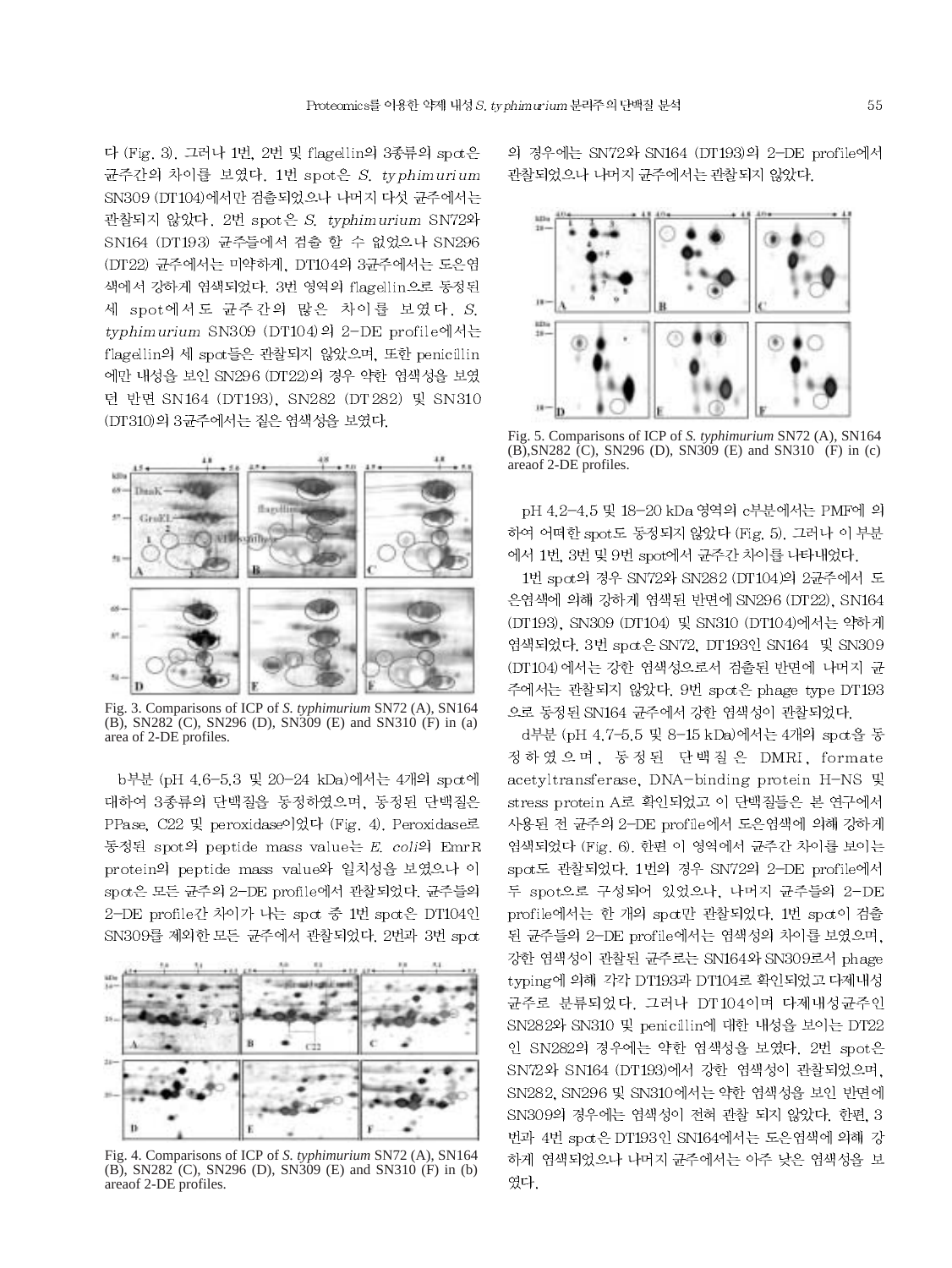

Fig. 6. Comparisons of ICP of *S. typhimurium* SN72 (A), SN164 (B), SN282 (C), SN296 (D), SN309 (E) and SN310 (F) in (d) area of 2-DE profiles.

# 약제내성 S. typhimurium 분리주간의 OMP의 2-DE pr ofile 비교

본 실험에 사용한 약제내성 S. typhimurium 6균주의 whole cell을 Triton X-114 phase solution을 이용하여 OMP를 추출하고, 2-DE를 수행하여 각 균주간 spot의 차이 를 비교하였다. OMP를 이용한 각 균주의 2-DE profile은 ICP의 2-DE처럼 균주간에 유사한 2-DE profile을 보인 반 면에 5부위에서 차이가 나는 spct이 검출되었다 (Fig. 7).



Fig. 7. Comparisons of 2-DE profiles for outer membrane proteins of *S. typhimurium* SN72 (A), SN164 (B), SN282 (C), SN296 (D), SN309(E) and SN310 (F). 2-DE gels were visualized by silver staining.2-DE profiles were compared by phoretix 2-DE image analysissoftware and the different areas were marked by boxes labeled as a, b, c, d and e.

a부분에서는 RND pump system에 관여하는 AcrAB/TolC complex의 구성 단백질인 TolC의 2개 spot이 실험에 사용된 모든 균주의 2-DE profile에서 관찰되었다 (Fig. 8). 이 부분의 2-DE profile에서는 균주간 4개의 spot 에서 차이를 보였다. 1번 spot의 경우 도은염색에 강한 염색성 을 보이는 것은 DT193인 SN164이었으며, 이것보다 비교적 낮은 염색성이 관찰되는 것은 SN75와 DT22인 SN296이었 고, DT104의 경우에는 전혀 검출되지 않았다. 2번 spot은 DT104의 SN282와 SN310에서만 관찰되었고 이 두 균주는 plasmid profile이 동일한 것으로 판명되었다. 3번 spot은 DT193 인 SN164와 DT104 인 SN282에서 강한 염색성을 보였 으며, 나머지 균주에서는 인식할 수 없을 정도의 염색성을 보 였다. 4번 spot은 대부분의 균주에서 강하게 발현되었으나 DT22인 SN296과 DT104인 SN309에서는 전혀 검출되지 않 았다.



Fig. 8. Comparisons of OMP of *S. typhimurium* SN72 (A), SN164 (B), SN282 (C), SN296 (D), SN309 (E), and SN310 (F) in (a) area of 2-DE profiles.

b부분에서는 PMF에 의해 2개의 단백질이 동정되었다 (Fig. 9). 하나는 lipoprotein으로 이 spot은 모든 균주의 OMP를 이용한 2-DE profile에서 관찰되었다. 이 부분의 2-DE profile에서 동정된 OmpD는 균주간 차이를 보였다. DT193인 SN163과 DT104인 SN309에서는 이 OmpD가 도 은염색에 의해 강하게 염색되었으나 나머지 균주의 2-DE profile에서는 약한 염색성을 보였다. 동정되지 않은 3개의 spot 중 1번과 2번의 spot은 DT104인 SN309에서 짙은 염색 성이 관찰되었으며, DT193인 SN164, DT194인 SN282 및 DT22인 SN296의 2-DE profile에서는 SN309에 비해 더 옅 은 염색성이 관찰되었으나 나머지 균주에서는 관찰되지 않았 다. 3번 spot은 DT193인 SN164와 DT104인 SN309에서 강 한 염색성으로 검출되었다.



Fig. 9. Comparisons of OMP of *S. typhimurium* SN72 (A), SN164 (B), SN282 (C), SN296 (D), SN309 (E), and SN310 (F) in (b) area of 2-DE profiles.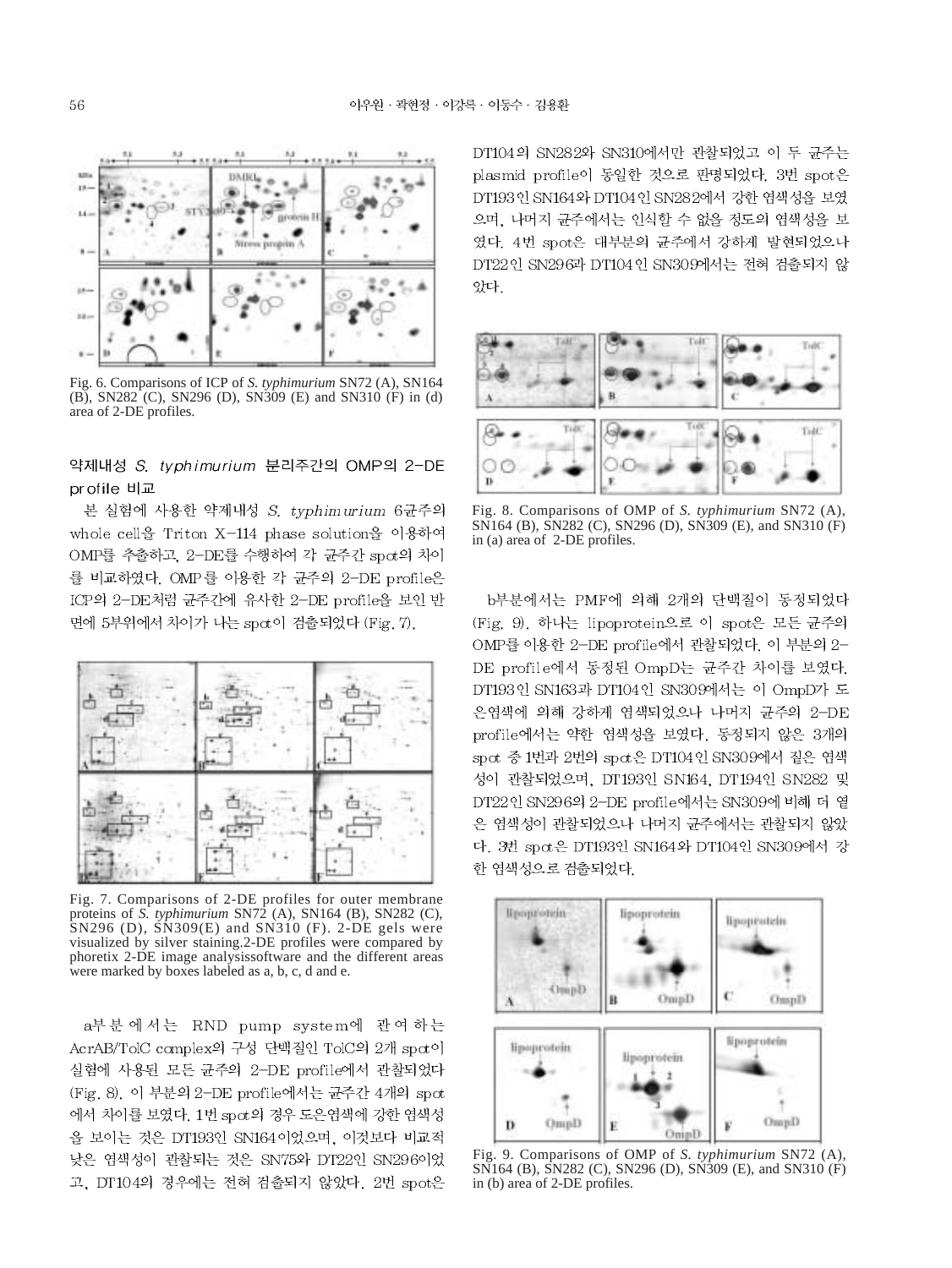MADLI-TOF MS를 사용한 PMF에 의해 OmpA로 동정된 c부분에서는 2개의 spot에서 차이를 보였다 (Fig. 10). 1번 spct의 경우 DT22인 SN296, DT104인 SN282와 SN309에 서 2개의 spct이 겹쳐져 있었으나 SN72, DT193인 SN164 및 DT104인 SN310에서는 1개의 spot만 관찰되었다. 2번 spot 은 DT193인 SN164에서 강하게 염색되었고, DT22인 SN296, DT104인 SN282와 SN309에서는 약하게 염색되었 으나 나머지 균주의 2-DE profile에서는 검출되지 않았다.



Fig. 10. Comparisons of OMP of *S. typhimurium* SN72 (A), SN164 (B), SN282 (C), SN296 (D), SN309 (E), and SN310 (F)in (c) area of 2-DE profiles.

d부위에서 검출된 주요 5개의 spot에 대하여 PMF로 단백 질을 동정한 결과 2개의 spot에서 outer membrane lipoprotein을 동정하였으나 3개의 spct에서는 동정할 수 없 었다 (Fig. 11). 동정된 2개의 spα은 모든 균주에서 관찰되었 고, 동정되지 않은 1번, 2번 및 3번 spct은 균주간 차이를 보 였다. 다제내성균주이며 DT193으로 분류된 SN164의 2-DE profile에서는 3개의 spot 모두 강하게 발현되었으나 SN75, SN282 및 SN310에서는 거의 발현되지 않았다. 한편, penicillin에 내성을 보이는 DT22인 SN296에서 2번 spot은 강하게 발현되었으나 나머지 2개의 spct은 발현되지 않았고, 다제내성이면서 DT104인 SN309에서는 2번 spot은 약하게 발현되었으나 1번과 3번 spot은 강하게 발현되었다



Fig. 11. Comparisons of OMP of *S. typhimurium* SN72 (A), SN164 (B), SN282 (C), SN296 (D), SN309 (E), and SN310 (F)in (d) area of 2-DE profiles.

e부분에서는 PMF에 의해 OmpX로 동정된 2개의 spot 및 lipoprotein으로 동정된 1개의 spot이 관찰되었다 (Fig. 12). 균주간 비교에서 pH 4.5 및 분자량 18kDa인 OmpX에서 차 이를 보였다. 이 OmpX는 DST에 내성을 보이는 SN72와 다 제내성을 보이는 DT104로 분류된 SN282에서 도은염색에 의 해 약하게 염색된 반면 DT104로 분류된 SN310에서는 전혀 관찰되지 않았고, 나머지 균주에서는 강하게 염색되었다.



Fig. 12. Comparisons of OMP of *S. typhimurium* SN72 (A), SN164 (B),SN282 (C), SN296 (D), SN309 (E), and SN310 (F) in (e) area of 2-DE profiles.

#### $\Box$ 찰

다제내성유형을 보이는 S. typhimurium의 phage type은 1984년 영국에서 DT104가, 1980부터 1990년 초기에 이탈리 아와 영국의 돼지고기 가공품에서 DT193과 DT204가 분리되 었다. 국내의 경우 앞 part에서 소와 돼지로부터 분리된 약제 내성유형을 보이는 S. typhimurium의 phage typing 결과 DT104에 비하여 DT193의 분리율이 더 높은 것을 알 수 있었 다. 이러한 약제내성유형을 보이는 S. typhimurium 분리주 의 역학조사는 disc 확산법과 연관하여 약제내성에 관련된 gene의 PCR 증폭을 통한 확인 및 restriction fragment length polymorphism (RFLP)의 방법 등을 사용하여 역학 관계를 조사하고 있다. 이들 세균의 항생제 내성기전에 관한 연구는 항생제 내성에 관여하는 gene의 제거 (deletion) 및 삽입 (insertion) 등을 통한 mutation에 의하여 많이 이루어 졌다. 그러나 최근 유핵세포 (eukaryotic cell)와 무핵세포 (prokaryotic cell)의 생리학적 기능 및 조절에 대한 연구에서 gene의 기능 보다는 그것으로부터 발현된 단백질의 기능에 더 초점을 맞추고 있다16-22, 그러므로 본 연구에서는 proteomics 를 통해 S. typhimurium의 기존에 규명된 항생제 내성 gene 으로부터 발현된 단백질을 검출하고, phage type별 약제내성 에 관련된 단백질의 차이 및 약제내성유형별 균주간 비교를 통 하여 약제내성특성을 규명하고자 하였다.

본 연구에서 ICP에 대한 2-DE profile 작성 시 MALDI-TOF MS에 의한 PMF 수행 결과 41개의 단백질을 동정하였 다. 동정된 단백질의 기능별 분류는 Table 2에서 요약하였다.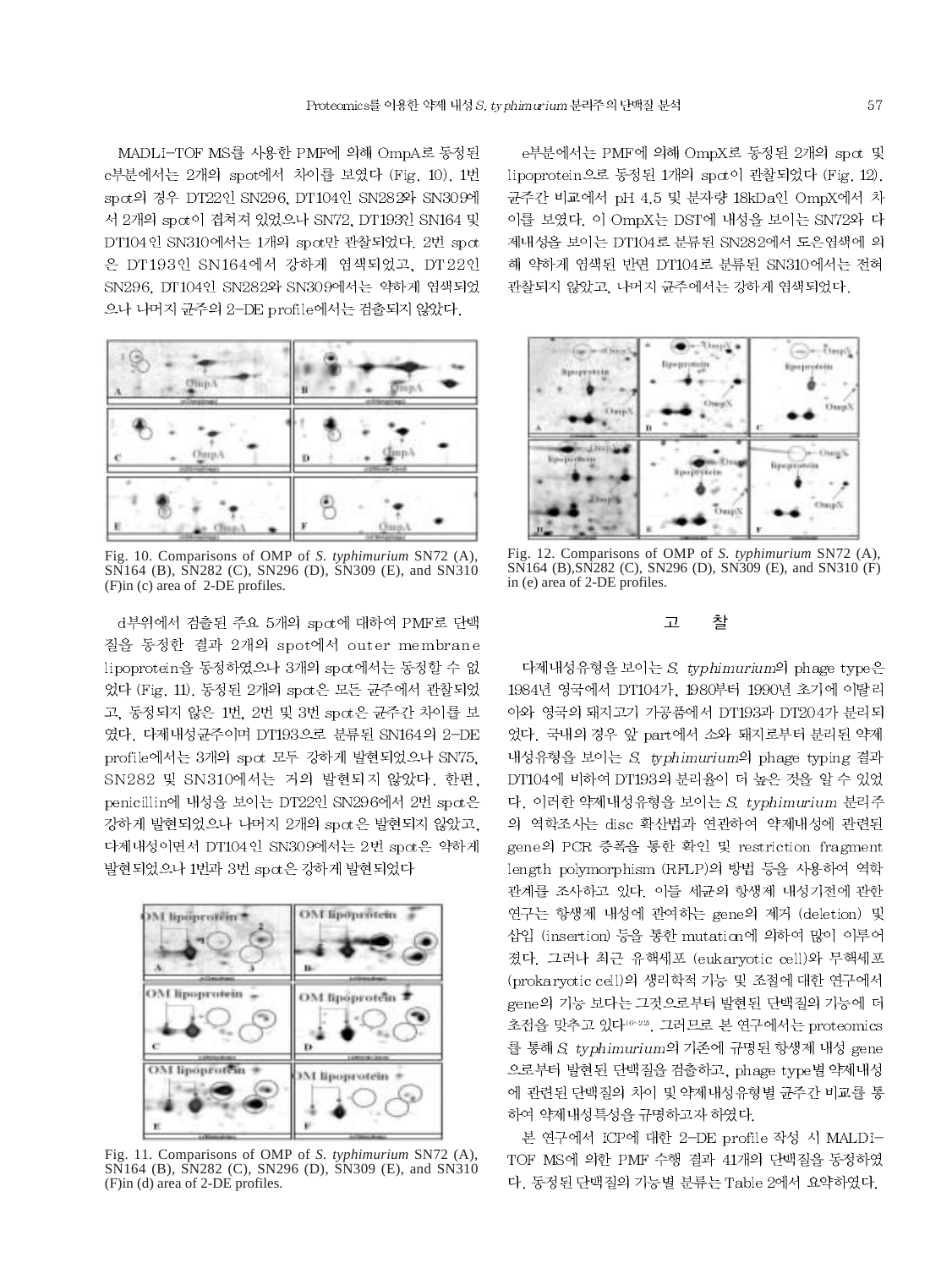이러한 단백질 중 DNA-binding protein H-NS는 처음에 transcription factor로서 보고되었으나 후에 chromosomal DNA의 구조와 기능에서 중요한 역할을 하는 것으로 규명되었 다<sup>26, 27</sup>, E. coli의 항생제 내성기전에서 H-NS는 RND transport family에 속하는 AcrEF와 MdtEF의 발현을 억제 하는 것으로 보고되었다<sup>28</sup>. 한편. stringent starvation protein A는 E. coli에서 stationary phase에서의 영양 결핍 및 acid stress의 환경에서 세균의 적응과 관련되어 있으며 H-NS의 negative regulon의 기능을 수행하는 것으로 보고 되었다<sup>29</sup>. 그러므로 본 연구의 ICP의 2-DE profile에서 동정 된 H-NS와 stringent starvation protein A는 항생제 내성 기전에 관련된 단백질들의 표현에 중요한 기능을 수행하는 것 으로 사료된다.

본 연구에서 동정된 TF, GroEL, DnaK 및 HtpG등 posttranslational modification, protein turnover 및 chaperones에 관련된 단백질, EF-Ts와 EF-Tu 등 translation, ribosomal structure와 biogenesis 및 universal stress protein A 단백질은 stationary phase. carbon, nitrogen, phosphate, sulphate 및 amino acids 의 starvation과 heat, oxidants, metals 및 antibiotics의 자극에 대한 stress 반응에서 강하게 발현되는 것으로 보고되 었다<sup>29-30</sup>, 이러한 stress 반응은 약제내성에 관련된 influx와 efflux의 regulon과 밀접한 연관성이 있는 것으로 연구자들 은 추정하고 있다38.39. 본 연구를 통하여 동정된 이러한 단백질 들은 다양한 약제내성유형을 보이는 S. typhimurium 6균주 의 ICP의 2-DE profile에서 모두 관찰되어 약제내성기전과 의 관련성은 정확하게 확인할 수 없지만 단제 또는 다제에 대 한 한 균주의 내성유형 연구 시 유용한 자료를 제시할 수 있을 것으로 사료된다.

본 연구에서도 ICP의 2-DE 결과 도은염색에 의하여 염색 된 spot 중 2개 (50번과 421번)의 spot은 database에 따라서 상이한 단백질로 동정되었다. 이러한 이유는 pI와 MW가 유사 한 단백질들이 2-DE profile 상에서 동일한 위치에서 겹쳐서 나타날 수 있거나, 단백질 또는 gene database에 등록된 단 백질의 차이에 기인될 수 있다. 50번 spct의 경우 HtpG와 prolyl-tRNA synthetase의 두 단백질이 겹쳐져 있고, 두 단 백질들은 두 database에 각각 존재하고 있을 것으로 사료된 다. 421번 spot의 경우 PMF에 의한 mass value는 Swissprot와 NCBInr에서 동정된 단백질들 사이에서 879.47의 peptide mass value에만 차이를 보여 각 database에서 동 정된 단백질들은 아미노산서열에서 높은 유사성이 있는 것으 로 생각되어 동일한 단백질인 것으로 추정된다. 339번 spct의 peptide mass value는 S. typhi의 peroxidase와 E. coli의 EmrR로서 동정되었다. emrR은 E. coli의 다제내성에 관여 하는 mpr locus에 위치하며, MFS에 속하는 EmrAB pump 의 negative regulator이다<sup>30</sup>. S. typhi의 peroxidase의 기 능이 E. coli의 EmrR과 어떠한 연관성이 있는지 명확히 규명

된 것은 없지만 두 사이의 peptide mass value는 높은 유사 성이 있는 것으로 추정된다.

그람음성 세균의 세포벽은 peptidoglycan layer와 외곽을 구성하는 polymer 즉, lipoprotein, outer membrane 및 lipopolysaccharide로 구성되어 있으며, OM의 전형적인 지 질 이중막 및 major protein인 porin은 온도, 염분 및 영양소 등의 외부환경의 변화에 대한 세균의 적응 및 항생제와 소독제 에 대한 세균의 내성을 증가하기 위한 efflux pump 또는 통 로의 기능을 한다". 그러므로 OM의 구성 단백질들은 항생제 내성기전을 규명하기 위한 연구에서 중요한 위치에 있으므로 본 연구에서는 다양한 약제내성유형을 보이는 S. typhimurium 6균주의 OM을 분리하고 이에 대한 2-DE map을 작성하여 균주간 비교함으로써 항생제 내성기전 및 그 에 관련된 단백질을 규명하고자 하였다.

본 연구에서는 Triton X-114를 이용하여 OMP를 분리하였 으며, OMP의 순수 정제 및 농축을 위해서 ethanol 침전법을 사용하였다. Triton X-114는 비이온성계면활성제로서 소수 성 물질 및 단백질과 상호작용하여 micelle을 형성함으로써 소수성 단백질 및 물질들의 용해도를 증가시킬 수 있다. 친수 성 단백질은 이러한 계면활성제와 거의 상호작용하지 않는 것 으로 보고되어 있다<sup>8, 23)</sup>, S. typhimurium, Haemophilus somnus 및 Mycoplasma spp. 등의 세균으로부터 OM의 분 리는 비이온성계면활성제를 사용하여 성공적으로 분리할 수 있었다고 보고하였다<sup>8, 23)</sup>. 2-DE map 작성 시 지질과 lipopolysaccharide는 전기영동시간의 연장 및 염색된 gel에 서 horizontal streaking의 원인이 될 수 있다. 이러한 지질 과 lipopolysaccharide를 제거하기 위하여 TCA 및 ammonium sulfate 등 다양한 화학물질을 사용하고 있으나 이러한 화학물질은 방법의 복잡성 및 고비용 등의 문제점이 있 다. 본 연구에서 사용된 ethanol 침전법은 다른 침전법에 비 하여 단순하여 단백질 침전법으로 많이 이용되고 있다8, 23). Triton X-114의 OMP 추출법과 ethanol 침전법을 이용하여 S. typhimurium의 6균주로부터 OMP와 ICP에 대한 2-DE map의 비교 및 OMP에 대한 2-DE map 작성을 위한 MALDI-TOF MS를 사용한 PMF의 동정 결과 14개의 spct 이 기존에 보고된 S. typhimurium의 OM에 위치하는 것과 일치되어 그 효용성이 증명되었다.

본 연구에서 MALDI-TOF MS를 사용한 PMF로 S. typhimurium 6균주의 OM에 대한 2-DE map을 작성한 결 과 outer membrane protein precursor (unknown protein from 2D-page spots M62/M63/O3/O9/T35 precursor), fumarate reductase flavoprotein subunit, outer membrane protein TolC precursor, pectinesterase precursor, putative lipoprotein (putative serine/threonine protein kinase), putative outer membrane lipoprotein (D-methionine-binding lipoprotein MetQ precursor), phospholipase A1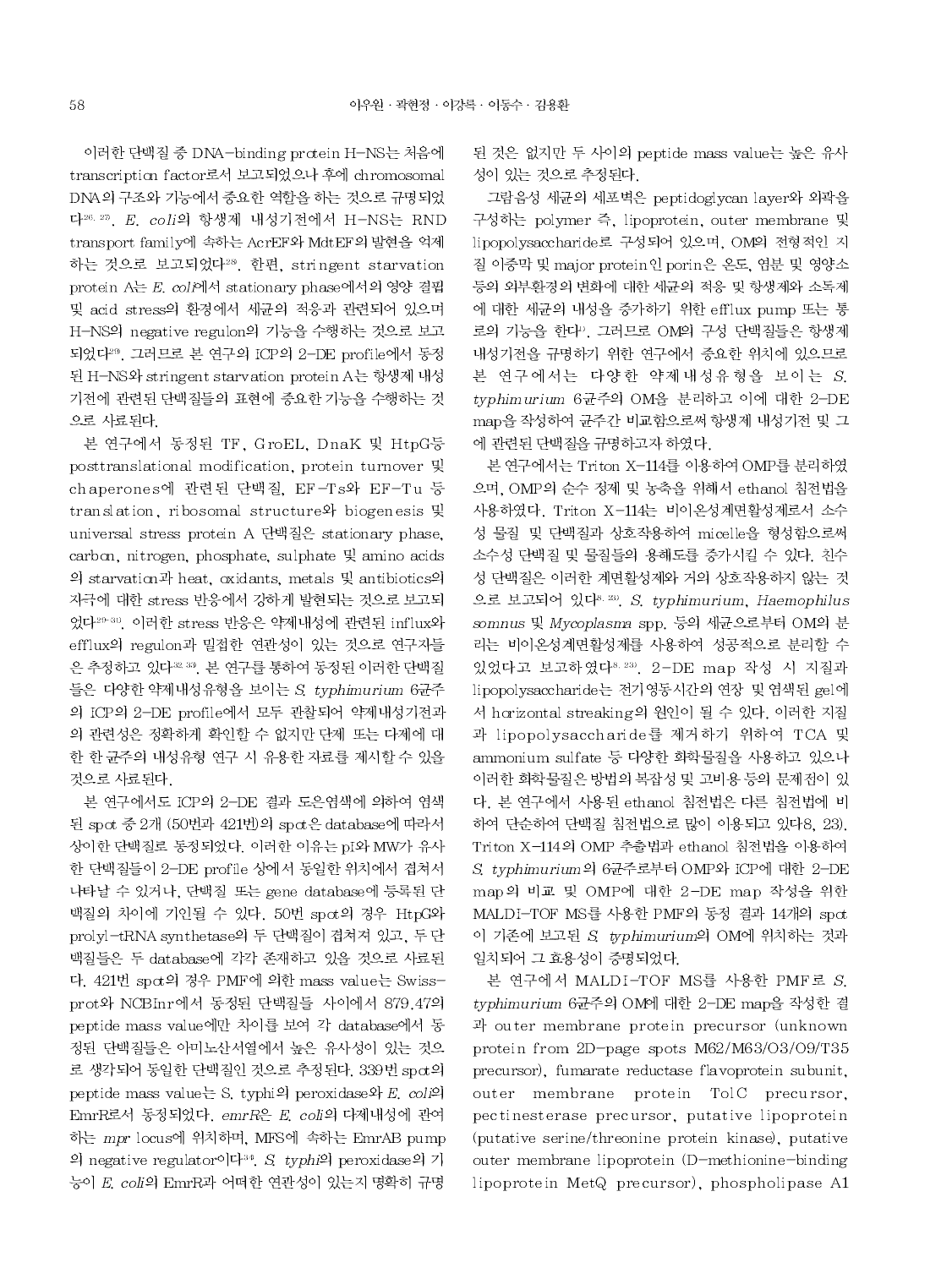precursor (detergent-resistant phospholipase A, outer membrane phospholipase A), putative lipoprotein, outer membrane protein X (OmpX) precursor, organic solvent tolerance protein precursor 및 OmpA (putative hydrogenase membrane component precursor)의 11개의 단백질을 동정하였다. Qi 등<sup>8)</sup>은 S. typhimurium SL1344의 envelope 단백질에 대하여 2-DE map을 작성하여 OmpA. TolC, flavoprotein 및 unknown protein from 2D-page spots M62/M63/O3/O9/T35 precursor 등을 포함한 39개 의 단백질들을 동정하였으며, Molloy 등 이은 S. typhimurium LT2의 OMP에 대한 2-DE map을 작성하여 outer membrane antigen 90, organic solvent tolerance protein, TolC 및 OmpA 등 37개의 단백질을 동정하였다고 하였다. 본 연구에서는 비록 11개의 단백질을 동정하였지만 이 전 연구8.9)에서 동정하지 못한 pectinesterase precursor, putative lipoprotein (putative serine/threonine protein kinase) 및 putative outer membrane lipoprotein (Dmethionine-binding lipoprotein MetQ precursor)의 3종 류의 단백질을 더 동정하였다.

S. typhimurium 6균주의 OMP에 대한 2-DE map을 작 성한 결과 단백질의 기능별로 분류할 수 있었다. 먼저 outer membrane protein precursor (unknown protein from 2D-page spots M62/M63/O3/O9/T35 precursor), outer membrane protein TolC precursor, OmpX precursor, organic solvent tolerance protein precursor, phospholipase A precursor 및 OmpA의 6개의 단백질들은 cell wall/membrane/envelope의 생합성에 관여하며. putative outer membrane lipoprotein (D-methioninebinding lipoprotein MetQ precursor)과 pectinesterase 는 각각 inorganic ion과 carbohydrate의 수송과 대사에 관 여하는 단백질이다. 한편, 본 연구에서 동정된 단백질은 S. typhimurium에서 TolC 및 OmpD의 약제내성에 관련된 단 백질뿐만 아니라 TolC, OmpX, lipoprotein 및 outer membrnae proteine 등을 포함한 virulence factor로 알려 져 있어 이 세균의 약제내성기전 및 virulence 연구에 중요한 자료로 제시할 수 있을 것으로 사료된다.

OmpD는 OM과 periplasm을 연결시키는 pore를 형성하여 outer membrane channel의 기능을 수행함으로써 독성물질 의 efflux 또는 influx에 밀접한 역할을 하는 단백질로 보고되 어 있다. 그러나 이 단백질은 다양한 약제내성을 부여하는 4가 지의 MDR pump system으로 분류하지 못하고 있다<sup>209</sup>. Santiviago 등20은 세균의 독성물질인 methyl viologen에 대한 S. typhimurium의 내성기전을 규명한 실험에서 기존의 MDR pump system으로 규명된 다양한 단백질 family에 분 류되지 않은 YddG-OmpD complex pump system을 규명 하였다. 그러나 S. typhimurium의 YddG-OmpD complex pump system<sup>o</sup> methyl viologen의 독성물질에 대해서만 특이적으로 작용하는지 아니면 다양한 약제의 내성에 관여하 는지는 규명되어있지 않다. 본 연구에서 OmpD는 시험에 공 시한 S typhimurium의 전 균주의 2-DE profile에서 동일 한 위치에서 관찰되었으나 발현의 정도는 균주간의 많은 차이 를 보였다. 특히, 다제내성유형을 보이는 S. typhimurium SN164와 S. typhimurium SN309의 2균주에서 강한 발현을 보였다. 이 2균주는 phage typing에 의해 각각 DT193과 DT104로 규명되었지만 다제내성유형을 보이면서 DT104로 규명된 다른 2균주인 SN282과 SN310에서, DST 내성유형인 SN75와 penicillin에서만 내성을 보이는 DT22로 규명된 SN296에서는 약하게 발현되었다. 이러한 결과를 볼 때 OmpD는 phage type에 따른 특이 단백질이 아닌 것으로 사 료되며 Santiviago 등200] 제시한 특이적 독성물질 및 항생물 질에 대한 efflux pump system인지는 알 수 없었다.

OmpX의 발현은 superoxide와 sodium salicylate의 스트 레스 반응과 연관하여 그람음성 세균에서 유도되는 것으로 보 고되어 있다. 그러나 최근 Enterobacter aerogenes에서 βlactams. fluoroquinolones, chloramphenicol. tetracycline 및 kanamycin에 내성인 2분리주에 대하여 SDS-PAGE를 이용하여 OMP profile을 조사한 바 이러한 약제에 감수성이 있는 균주에 비하여 OmpX는 강하게 발현되 어 이 단백질은 약제내성에 관련된 단백질인 것으로 보고하였 다<sup>35-37</sup>. 본 연구에서 OmpX는 pI 4.5와 MW 18 kDa 및 pI 4.7과 MW 16 kDa의 두 곳에서 OmpX를 검출하였으며, 이 중 차이를 보이는 것은 pI 4.7과 MW 16 kDa인 spot에서 관 찰되었다. 즉, DST에 내성을 보이는 SN72, 다제내성을 보이 는 SN282와 SN310에서는 거의 인식할 수 없을 정도로 약한 발현을 보인 반면에 다제내성을 보이는 SN164와 SN309. penicillin에 대해 내성을 보이는 SN296에서는 강한 발현을 보였다. E. aerogenes에서처럼 Omp X의 발현이 S. typhimurium에서도 밀접한 관련이 있는지를 확인하기 위하 여 더 많은 연구가 필요할 것으로 사료된다.

RND multidrug efflux system<sup>e</sup> E. coli<sup>38</sup>, S. typhimurium<sup>16)</sup>, Haemophilus influenza, Neisseria spp.<sup>39</sup>, Burkholderia spp.<sup>40</sup>, Pseudomonas aeroginosa, P. putida 및 Stenotrophomonas maltophilia<sup>v</sup>와 같은 그 람음성 균에서 주로 확인되었다. RND family는 periplasmic membrane fusion protein<sup>2</sup> outer membrane protein (또는 factor)의 상호작용에 의해 세포질 내에 축적된 항생제 의 농도를 감소시키는 기능을 한다. E. coli와 S. typhimurium에서는 AcrA와 AcrB 및 TolC의 3종류의 단백 질이 확인되었으며, 이들은 각각 periplasmic membrane과 OM에 위치하여 AcrAB-TolC efflux pump를 구성한다 10~14). 본 연구에서 그람음성 균의 약제내성에 중요한 기능을 하는 AcrAB-TolC efflux pump를 구성하는 세 단백질 중 비록 AcrA와 AcrB의 두 단백질을 다양한 약제내성을 보이는 S. typhimurium 6균주의 2-DE profile에서 동정할 수 없었지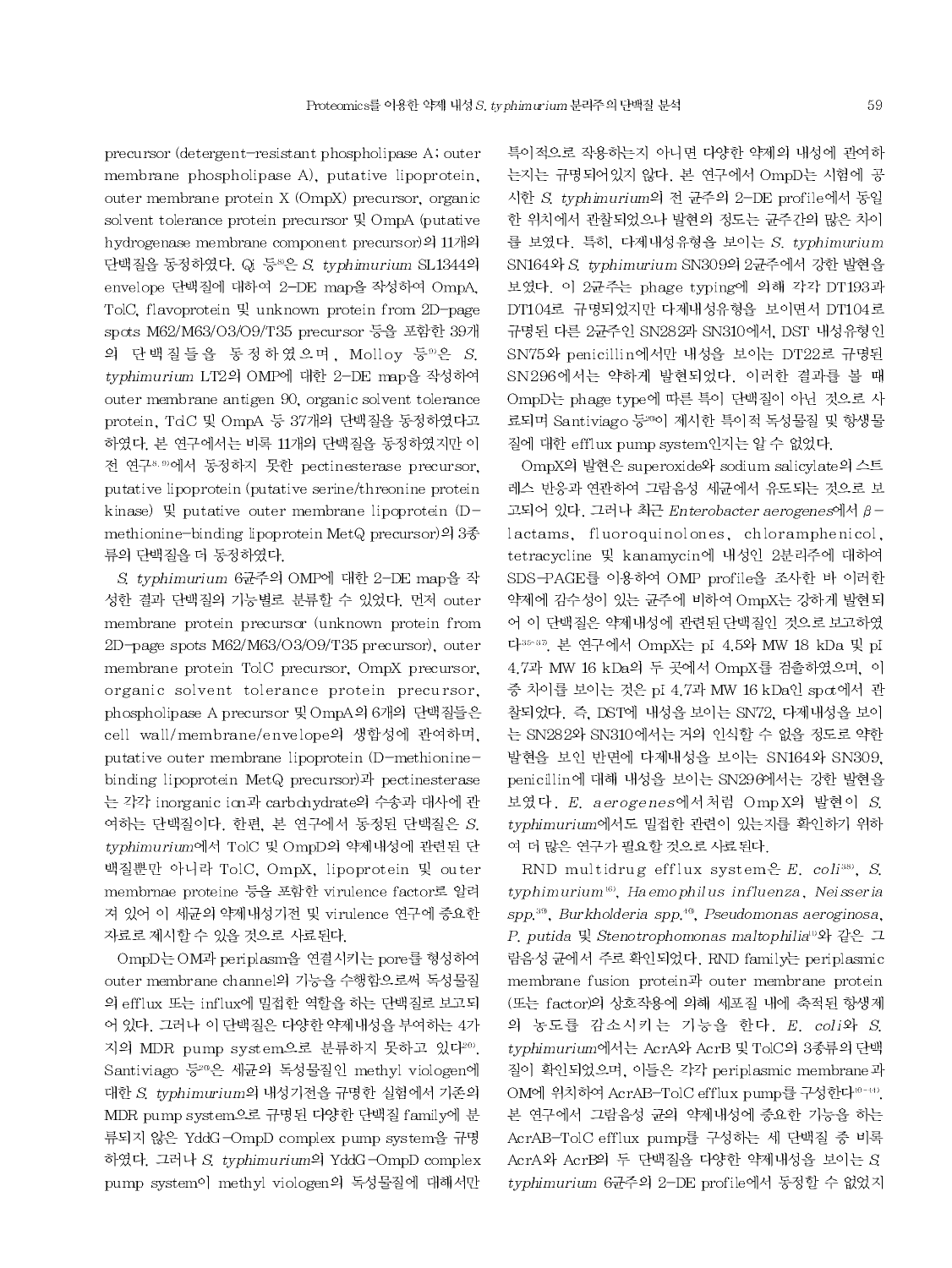만. TolC는 실험에 공시한 모든 균주의 OMP에 대한 2-DE profile에서 동정하였다. 이러한 결과는 적어도 TolC는 실험 에 공시한 모든 균주의 OM의 구성단백질이거나 단제 또는 다 제내성에 밀접한 관련이 있는 것으로 사료된다.

본 연구에서 공시된 S. typhimurium 6균주에서 내성유형 및 phage type과 무관하게 OM에서 TolC의 두 분자가 MALDI-TOF MS에 의해 동정되었다. S. typhimurium DT104와 DT204의 다제내성에 관여하는 gene의 mutation 에 의한 연구에서 TolC는 다른 efflux system보다 중요한 역 할을 하는 것으로 보고되었다". 한편. 이 단백질을 암호화하는 gene은 quinolones, chloramphenicol, tetracycline 및 penicillin 등의 약제에 대한 내성을 부여하는 것으로 보고되 어 있다<sup>4, 19</sup>, 본 연구의 결과와 이전 연구의 결과를 토대로 TolC는 항생제 내성기전에서 중요한 역할을 하는 것을 알 수 있었으며 특이 항생제에만 관련된 것이 아님을 알 수 있었다.

본 연구에서 다양한 약제내성유형을 보이는 6균주의 2-DE profile을 비교함으로써 항생제 내성기전에 관여하는 단백질 을 동정하고자 하였다. 기존의 연구에서 약제내성에 관여하는 것으로 보고된 OmpD'<sup>7, 20, 30</sup>를 동정하였으나 이러한 단백질은 약제내성유형에 따라 분류할 수 없었다. 이는 아마도 세균이 약제에 대한 내성획득 시 처한 환경과 약제내성에 관련된 gene의 획득 또는 발현의 양상 등 다양한 원인에 의하여 균주 간 내성기전에 관련된 단백질의 발현 정도에는 차이가 있을 수 있으나 유사한 내성기전을 가지는 것으로 생각된다.

#### 결 론

본 연구는 S. typhimurium의 약제내성에 관련된 단백질 및 기전을 규명하기 위하여 proteomics 접근을 시도하였다. Reference map은 S. typhimurium SN282 (DT104)의 innate cell protein (ICP)과 outer membrane protein (OMP)을 추출하여 이차원전기영동 (Two-dimensional gel electrophoresis)과 matrix-assisted laser desorption/ ionization time of flight mass spectrometry (MALDI-TOF MS)를 이용하여 작성하였고, SN75 (not phage typed; DST에 내성, SN296 (DT22, penicillin 에 내성), SN164 (DT193; ACCbDNaPSSuT에 내성) 및 SN309와 SN310 (DT104; ACCbDNaPSSuT에 내성)과 서로 비교하였다. 작성 된 ICP의 2-DE map에서 440여개의 spot에서 41개의 단백 질을 동정하였고, OMP의 2-DE map에서는 220여개의 spct 에서 11개의 단백질을 동정하였다. ICP의 2-DE map에서 그 람음성 세균에서 항생제 내성기전에 밀접한 관련이 있는 DNA-binding H-NS<sup>2</sup> stringent starvation protein A. DnaK, GroEL 및 universe stress protein을 동정하였다. 또한, OMP의 2-DE profile에서는 그람음성 세균의 다제내 성 efflux system을 구성하는 단백질인 TolC와 OmpD를 동 정하였으나 균주간 비교에서 이러한 단백질은 phage type 또

는 약제내성유형에 따라서 분류할 수 없었다. 따라서 이들 단 백질은 아마도 항생제 노출 전에 이미 존재하며, 항생제에 노 출될 경우에 세균의 생존을 위해서 그의 기능이 변화하는 것으 로 사료된다.

# 참 고 문 헌

- 1. Koneman EW, Allen SD, Janda WM. Schreckenberger PC and Winn Jr WC. Color Atlas and Textbook of Diagnostic Microbiology. Lippincott Williams & Wilkins Publishers; 5th edition. p570-650(1997).
- 2. Popoff MY, Bockemuhl J and Gheesling LL. Supplement 2001 (no. 45) to the Kauffmann White scheme, Res Microbiol, 154(3):173-174(2003).
- 3. Wall PG, Morgan D, Lamden K, Ryan M, Griffin M, Threlfall EJ, Ward LR and Rowe B. A case control study of infection with an epidemic strain of multiresistant Salmonella typhimurium DT104 in England and Wales. Commun. Dis Rep CDR Rev. 4,4(11):130-135(1994).
- 4. Helms M, Ethelberg S, and Molbak K, DT104 Study Group. International Salmonella Typhimurium DT104 infections, 1992-2001. Emerg Infect Dis.  $11(6)$ :859-867(2005).
- 5. Glynn MK, Bopp C, Dewitt W, Dabney P, Mokhtar M and Angulo FJ. Emergence of multidrug resistant Salmonella enterica serotype Typhimurium DT104 infections in the United States, N Engl J Med. 7,338(19):1333-1338(1998).
- 6. Besser TE, Goldoft M, Pritchett LC, Khakhria R, Hancock DD, Rice DH, Gay JM, Johnson W and Gay CC. Multiresistant Salmonella Typhimurium DT104 infections of humans and domestic animals in the Pacific Northwest of the United States, Epidemiol Infect, 124(2). 193-200(2000).
- 7. Sukupolvi S, Vaara M, Helander IM, Viljanen P and Makela PH. New Salmonella typhimurium mutants with altered outer membrane permeability,  $J$ Bacteriol, 159(2).704-712(1984).
- 8. Qi SY, Moir A and O'Connor CD, Proteome of Salmonella typhimurium SL1344: identification of novel abundant cell envelope proteins and assignment to a two-dimensional reference map.  $J$ Bacteriol. 178(16):5032-5038(1996).
- 9. Molloy MP, Phadke ND, Maddock JR and Andrews PC. Two-dimensional electrophoresis and peptide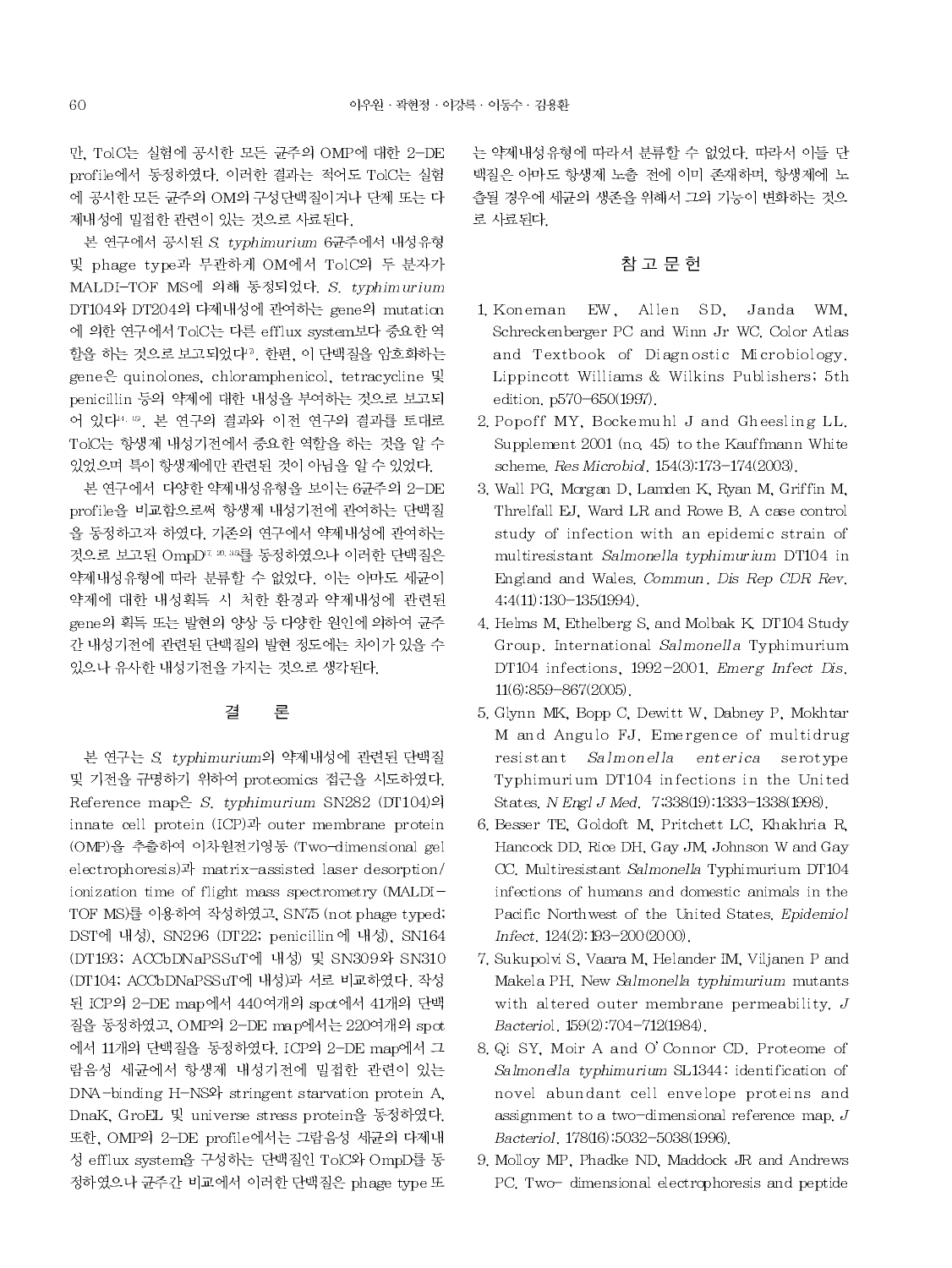mass fingerprinting of bacterial outer membrane proteins. Electrophoresis. 22(9):1686-1696(2001).

- 10. Paulsen IT, Brown MH and Skurray RA. Protondependent multidrug efflux systems. Microbiol Rev. 60(4):575-608(1996).
- 11. Bolhuis H, van Veen HW, Poolman B, Driessen AJ and Konings WN. Mechanisms of multidrug transporters. FEMS Microbiol Rev. 21(1):55-84(1997).
- 12. Barker KF, Antibiotic resistance: a current perspective. Br J Clin Pharmacol. 48(2):109-124(1999)
- 13. Poole K. Multidrug resistance in Gram-negative bacteria. Curr Opin Microbiol. 4(5):500-508(2001).
- 14. Randall LP and Woodward MJ. The multiple antibiotic resistance (mar) locus and its significance. Res Vet Sci. 72(2):87-93(2002).
- 15. Moreira MAS, Souza ECS and de Moraes CA. Multidurg efflux systems in Gram-negative bacteria. Brazilian Jouranl of Microbiology. 35: 19-28(2004).
- 16. Nikaido H, Basina M, Nguyen V and Rosenberg EY. Multidrug efflux pump AcrAB of Salmonella typhimurium excretes only those beta-lactam antibiotics containing lipophilic side chains,  $J$ Bacteriol. 180(17):4686-4692(1998).
- 17. Baucheron S. Chaslus-Dancla E and Cloeckaert A. Role of TolC and parC mutation in high-level fluoroquinolone resistance in Salmonella enterica serotype Typhimurium DT204. J Antimicrob Chemother, 53(4).657-659(2004).
- 18. Baucheron S, Tyler S, Boyd D, Mulvey MR, Chaslus Dancla E and Cloeckaert A. AcrAB-TolC directs efflux-mediated multidrug resistance in Salmonella enterica serovar Typhimurium DT104. Antimicrob Agents Chemother, 48(10):3729-3735(2004).
- 19. Baucheron S. Mouline C. Praud K. Chaslus Dancla E and Cloeckaert A. TolC but not AcrB is essential for multidrug-resistant Salmonella enterica serotype Typhimurium colonization of chicks.  $J$ Antimicrob Chemother, 55(5):707-712(2005).
- 20. Santiviago CA, Fuentes JA, Bueno SM, Trombert AN. Hildago AA. Socias LT. Youderian P and Mora GC. The Salmonella enterica sv. Typhimurium smvA, yddG and ompD (porin) genes are required for the efficient efflux of methyl viologen. Mol

Microbiol. 46(3).687-698(2002).

- 21. Giraud E. Cloeckaert A. Kerboeuf D and Chaslus Dancla E. Evidence for active efflux as the primary mechanism of resistance to ciprofloxacin in Salmonella enterica serovar Typhimurium. Antimicrob Agents Chemother, 44(5):1223-1228(2000).
- 22. Macvanin M and Hughes D. Hyper-susceptibility of a fusidic acid resistant mutant of Salmonella to different classes of antibiotics. FEMS Microbiol Lett. 15:247(2):215-220(2005).
- 23. Lee RP, Doughty SW, Ashman K and Walker J. Purification of hydrophobic integral membrane proteins from Mycoplasma hyopneumoniae by reversed phase high-performance liquid chromatography. J Chromatogr A.  $21,737(2).273-$ 279(1996).
- 24. Gorg A, Weiss W and Dunn MJ. Current twodimensional electrophoresis technology for proteomics. Proteomics. 4(12): 3665-3685(2004).
- 25. Landry, F. Lombardo, C.R. and Smith J.W. A method for application of samples to matrixassisted laser desorption ionization time of flight targets that enhances peptide detection. Anal Biochem, 279(1).1-8(2000).
- 26. Atlung T and, Ingmer H. H-NS: a modulator of environmentally regulated gene expression. Mol Microbiol. 24(1). 7-17(1997).
- 27. Williams RM and Rimsky S. Molecular aspects of the  $E$ , coli nucleoid protein, H-NS: a central controller of gene regulatory networks. FEMS Microbiol Lett. 15;156(2):175-185(1977).
- 28. Nishino K and Yamaguchi A. Role of histone like protein H-NS in multidrug resistance of Escherichia coli. J Bacteriol. 186(5):1423-1429(2004).
- 29. Hansen AM, Qiu Y, Yeh N, Blattner FR, Durfee T and Jin DJ. SspA is required for acid resistance in stationary phase by downregulation of H NS in Escherichia coli. Mol Microbiol. 56(3):719-734(2005).
- 30. Hommais F, Krin E, Laurent Winter C, Soutourina O, Malpertuy A, Le Caer JP, Danchin A and Bertin P. Large-scale monitoring of pleiotropic regulation of gene expression by the prokaryotic nucleoidassociated protein, H NS. Mol Microbiol. 40(1):20- $36(2001)$ .